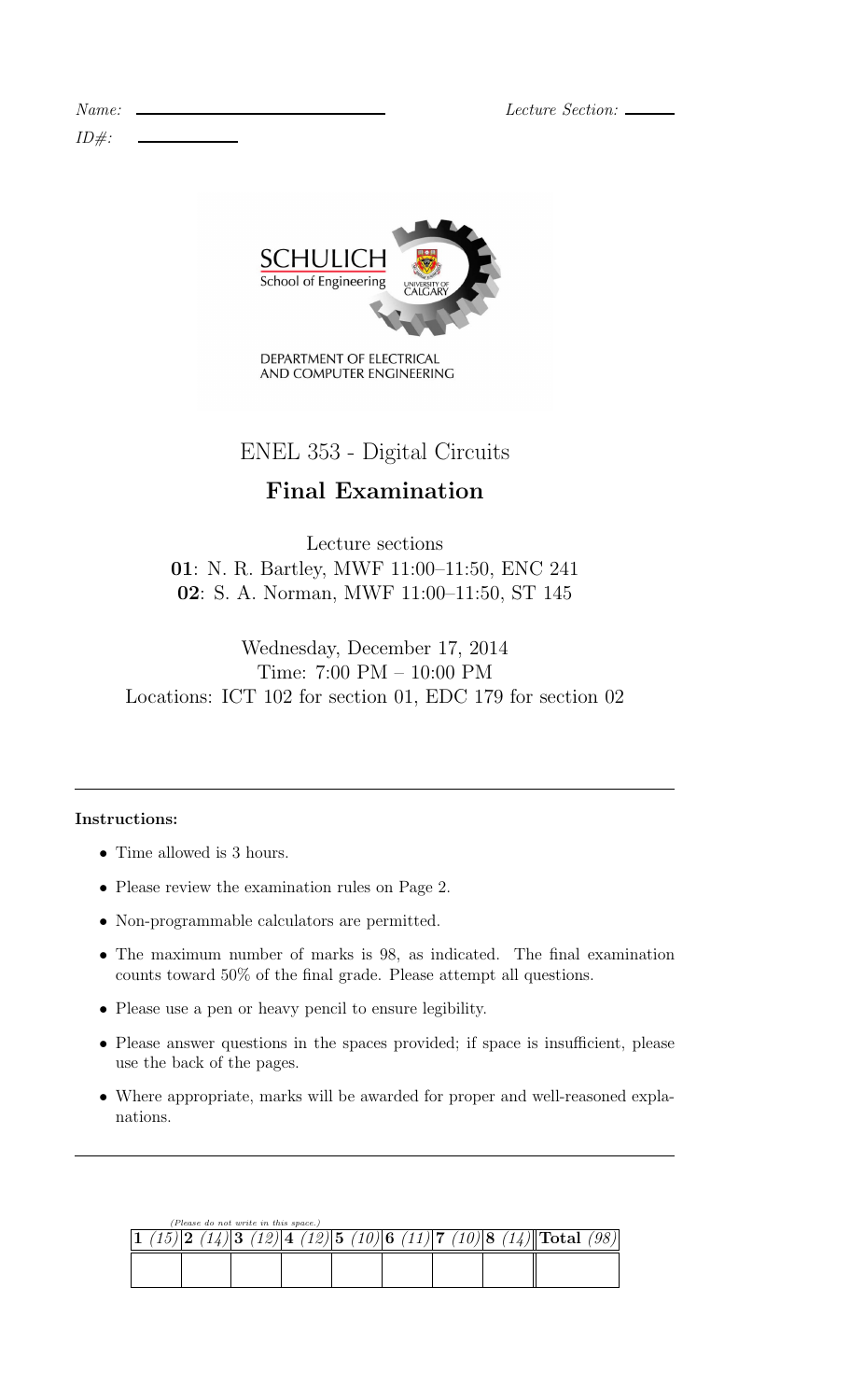#### Student Identification

Each candidate must sign the Seating List confirming presence at the examination. All candidates for final examinations are required to place their University of Calgary I.D. cards on their desks for the duration of the examination. (Students writing mid-term tests can also be asked to provide identity proof.) Students without an I.D. card who can produce an acceptable alternative I.D., e.g., one with a printed name and photograph, are allowed to write the examination.

A student without acceptable I.D. will be required to complete an Identification Form. The form indicates that there is no guarantee that the examination paper will be graded if any discrepancies in identification are discovered after verification with the student's file. A student who refuses to produce identification or who refuses to complete and sign the Identification Form is not permitted to write the examination.

### Examination Rules

- (1) Students late in arriving will not normally be admitted after one-half hour of the examination time has passed.
- (2) No candidate will be permitted to leave the examination room until one-half hour has elapsed after the opening of the examination, nor during the last 15 minutes of the examination. All candidates remaining during the last 15 minutes of the examination period must remain at their desks until their papers have been collected by an invigilator.
- (3) All inquiries and requests must be addressed to supervisors only.
- (4) The following is strictly prohibited:
	- (a) speaking to other candidates or communicating with them under any circumstances whatsoever;
	- (b) bringing into the examination room any textbook, notebook or document not authorized by the examiner;
	- (c) making use of calculators, cameras, cell-phones, computers, headsets, pagers, PDA's, or any device not authorized by the examiner;
	- (d) leaving examination papers exposed to view;
	- (e) attempting to read other student's examination papers.

The penalty for violation of these rules is suspension or expulsion or such other penalty as may be determined.

- (5) Candidates are requested to write on both sides of the page, unless the examiner has asked that the left hand page be reserved for rough drafts or calculations.
- (6) Discarded matter is to be struck out and not removed by mutilation of the examination answer book.
- (7) Candidates are cautioned against writing on their examination paper any matter extraneous to the actual answering of the question set.
- (8) The candidate is to write his/her name on each answer book as directed and is to number each book.
- (9) During the examination a candidate must report to a supervisor before leaving the examination room.
- (10) Candidates must stop writing when the signal is given. Answer books must be handed to the supervisor-in-charge promptly. Failure to comply with this regulation will be cause for rejection of an answer paper.
- (11) If during the course of an examination a student becomes ill or receives word of a domestic affliction, the student should report at once to the supervisor, hand in the unfinished paper and request that it be cancelled. If physical and/or emotional ill health is the cause, the student must report at once to a physican/counsellor so that subsequent application for a deferred examination is supported by a completed Physician/Counsellor Statement form. Students can consult professionals at University Health Services or Counselling and Student Development Centre during normal working hours or consult their physician/counsellor in the community. Once an examination has been handed in for marking a student cannot request that the examination be cancelled for whatever reason. Such a request will be denied. Retroactive withdrawals will also not be considered.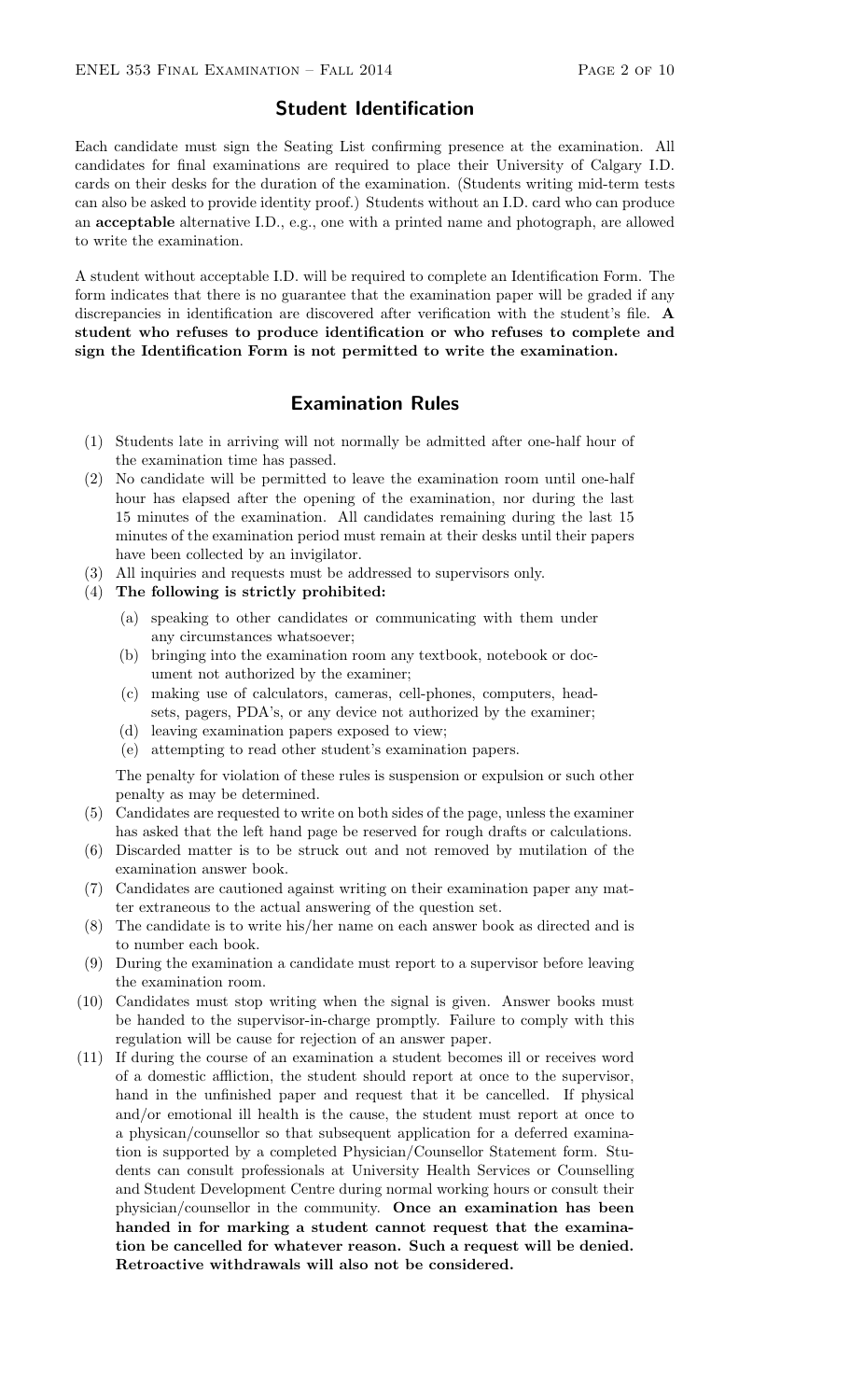- 1. [15 marks total.] Numbers, codes and binary addition.
	- (a) [3 marks.] Convert the fourteen-bit unsigned binary number  $1001111110110<sub>2</sub>$  to hexadecimal and octal representations. hexadecimal octal
	- (b) [1 mark.] One of the following bit patterns is valid BCD (binary-coded decimal), but the other one is not: 100110110100, 100100111000. Which one is not valid? For credit to be given, you must give a correct reason.
	- (c) [1 mark.] What number does the valid bit pattern from part (b) represent? Give your answer in base ten.
	- (d) [3 marks.] Use repeated division to find the unsigned binary representation of  $53_{10}$ .

- (e)  $[2 \text{ marks.}]$  Find the decimal representation of  $1AB_{16}$ . Show your work.
- (f)  $[3 \text{ marks.}]$  Unlike a 1-bit full-adder, which has three inputs, a 1-bit halfadder circuit computes the sum and carry-out of only two input bits. Use of a half-adder is shown in the four-bit adder of part (g) below. Draw a schematic for a half-adder circuit, using only inverters and two-input NAND gates. Use  $A$  and  $B$  as names for inputs, and  $S$  and  $C_{\text{OUT}}$  as names for outputs.

(g) [2 marks.] Add wires and logic gates within the area labeled "overflow detection" so that  $V_U = 1$  indicates unsigned overflow and  $V_S = 1$  indicates signed overflow. You can connect your gates to whichever wires of the fourbit adder you want to use.

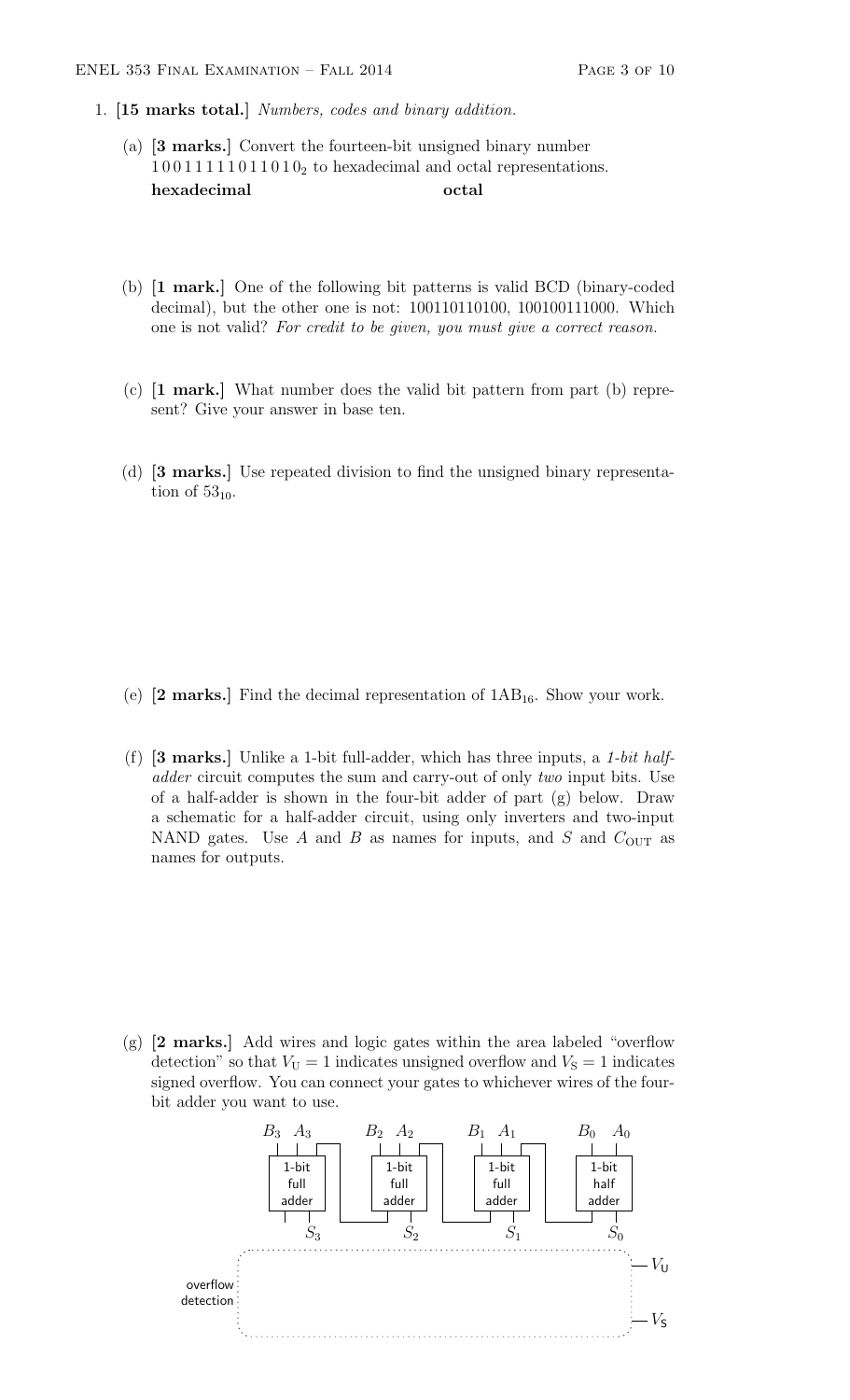- 2. [14 marks total.] Boolean algebra and multiplexers.
	- (a) [4 marks.] The *consensus theorem* in boolean algebra states that  $AB +$  $\overline{AC} = AB + \overline{AC} + BC$ . Algebraically prove this theorem. Do not use a truth table or K-map.
	- (b) [3 marks.] In the circuits shown below, algebraically prove or disprove that  $Z = Y$ . Do not use a truth table or K-map.



(c) [3 marks.] Use bubble-pushing and/or algebra to find a SOP expression for  $Y$ . If you use bubble-pushing, draw your equivalent circuit to the right of the given circuit.



(d) [4 marks.] Draw a schematic to show how the function  $Y = A \oplus B \oplus C$ can be implemented with just three 2:1 multiplexers and one inverter. No other components are allowed.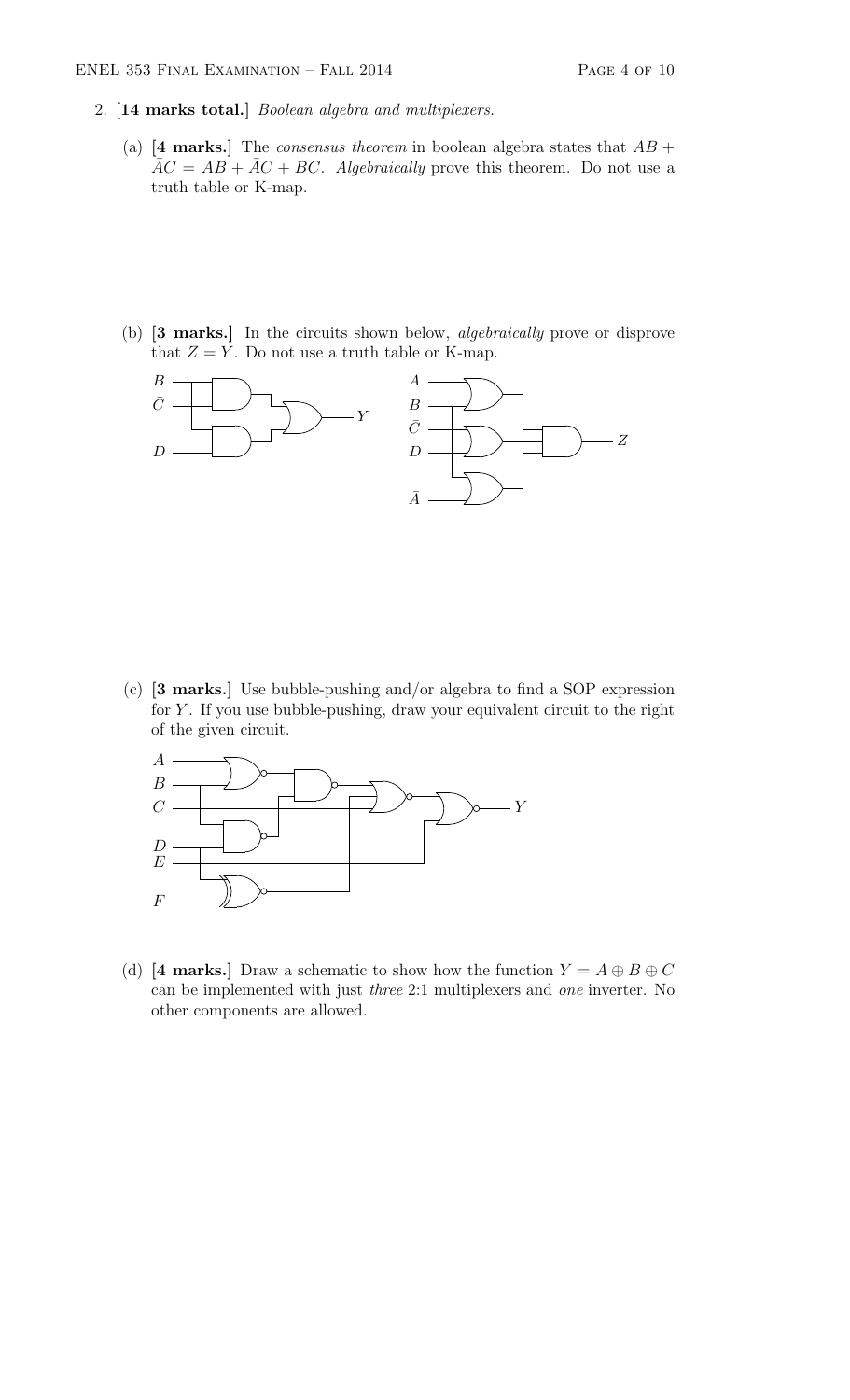#### 3. [12 marks total.] K-map problems.

(a) [7 marks.] Consider the following two logic functions given in minterm and maxterm notation with the given don't-care conditions:

| <b>Function</b> | <b>Expression</b>                           | Don't-cares      |
|-----------------|---------------------------------------------|------------------|
| F(A, B, C, D)   | $\sum (m_1, m_3, m_6, m_8, m_{11}, m_{14})$ | $m_{13}, m_{15}$ |
| G(A, B, C, D)   | $\prod (M_1, M_6, M_{12}, M_{13}, M_{14})$  | $M_4, M_{15}$    |

Use the blank K-maps below to determine minimal SOP expressions for each of  $F$  and  $G$ :

- i. If there is more than one solution for either, give just one, but indicate how many other solutions are possible;
- ii. On the map for  $F$ , indicate all of the distinguished 1-cells and the essential prime implicants.

(b) [5 marks.] Use the same maps from part (a) to determine minimal POS expressions for each of  $F$  and  $G$ . If there are multiple solutions, give just one.

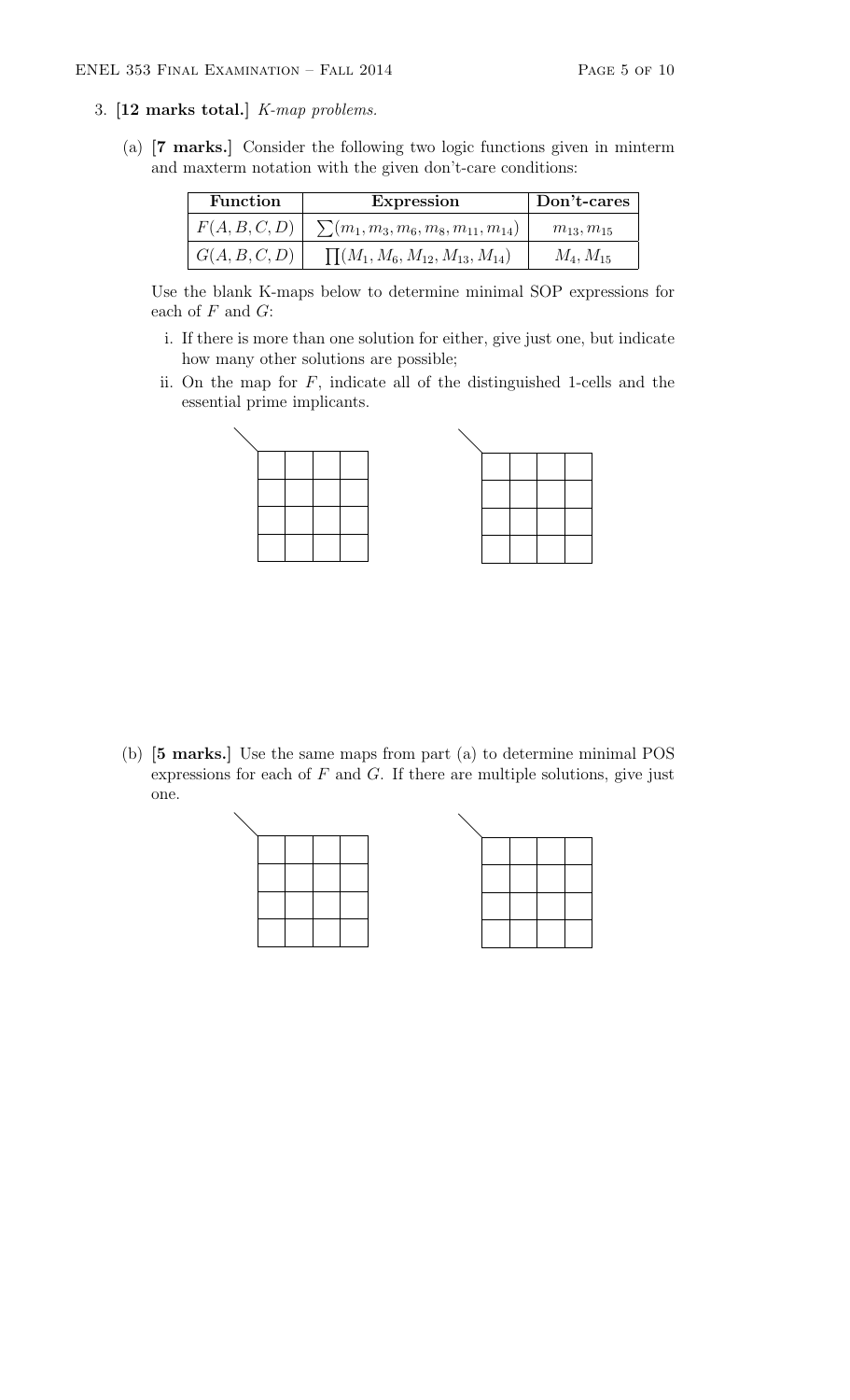- 4. [12 marks total.] Questions about basic building blocks for sequential circuits.
	- (a) [3 marks.] The schematic below shows an SR latch made from two NOR gates. Complete the timing diagram. (Note that for the given S and R signals, it's possible to determine Q and QN at all times.)



(b) [4 marks.] The schematic below shows a circuit built with two D latches, an inverter, and a 2:1 mux. Complete the timing diagram.



(c) [3 marks.] The reset input to the 2-bit register in this circuit is asynchronous. Complete the timing diagram.



(d) [2 marks.] The vertical dotted lines in the timing diagram below indicate the setup-and-hold apertures around rising clock edges. Complete the timing diagram, clearly indicating any time intervals in which the DFF could be in a metastable state. Assume that for the DFF  $t_{\text{ccq}} > t_{\text{hold}}$ , and show appropriate delays on Q.

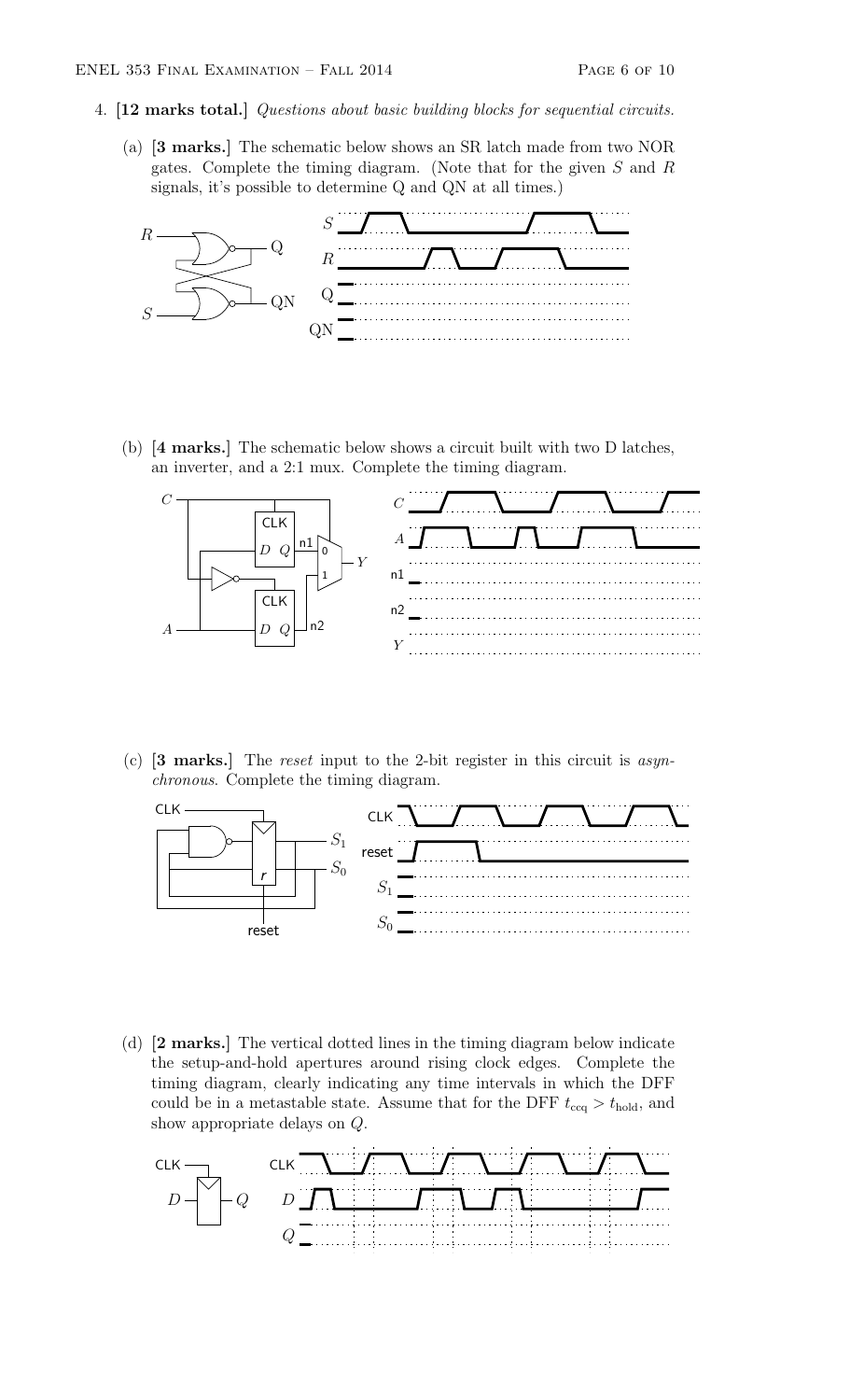- 5. [10 marks total.] Constraints related to voltage levels and timing.
	- (a) [3 marks.] The table below on the left specifies important voltage levels for Advanced Ultra-Low Voltage CMOS operating with  $V_{\text{DD}} = 1.2 \text{ V}$ . Fill in the table on the right with either the most precise possible range of output voltages, or an explanation of why the range is unknown.

|                                              |                         | gate                    | output range or explanation |
|----------------------------------------------|-------------------------|-------------------------|-----------------------------|
| $V_{OH}$                                     | 0.80V                   | $0.39V -$               |                             |
| $V_{\rm IH}$<br>$V_{\rm IL}$<br>$V_{\rm OL}$ | 0.78V<br>0.42V<br>0.30V | 0.16V<br>1.12V<br>0.81V |                             |
|                                              |                         | 0.25V<br>0.75V          |                             |

(b) [3 marks.]



Suppose that CLK1 and CLK2 come from the same source, and there is zero skew between them. Here are the timing parameters for both the 3-bit register and the DFF:  $t_{\text{setup}} = 50 \text{ ps}, t_{\text{hold}} = 10 \text{ ps}, t_{\text{pcq}} = 40 \text{ ps}, \text{ and}$  $t_{ccq} = 25 \,\text{ps}$ . Timing parameters for logic gates, in ps, are given in the table below to the right.

What is the shortest clock period  $T_{\rm C}$  allowable for reliable operation of the circuit? Show your work.

| gate        | $#$ inputs | $\mathrm{t_{pd}}$ | $\rm t_{cd}$ |
|-------------|------------|-------------------|--------------|
| <b>NOT</b>  |            | 30                | 21           |
| <b>NAND</b> | 2          | 43                | 32           |
| <b>NAND</b> | 3          | 53                | 42           |
| <b>NOR</b>  | 2          | 50                | 37           |
| <b>AND</b>  | 2          | 55                | 40           |
| <b>XOR</b>  | 2          | 70                |              |

(c) [4 marks.] Consider again the circuit of part (b), but now assume that there might be some clock skew. Suppose the desired  $T_{\rm C}$  is 260 ps. What is the maximum value of  $t_{\text{skew}}$  that will allow reliable operation?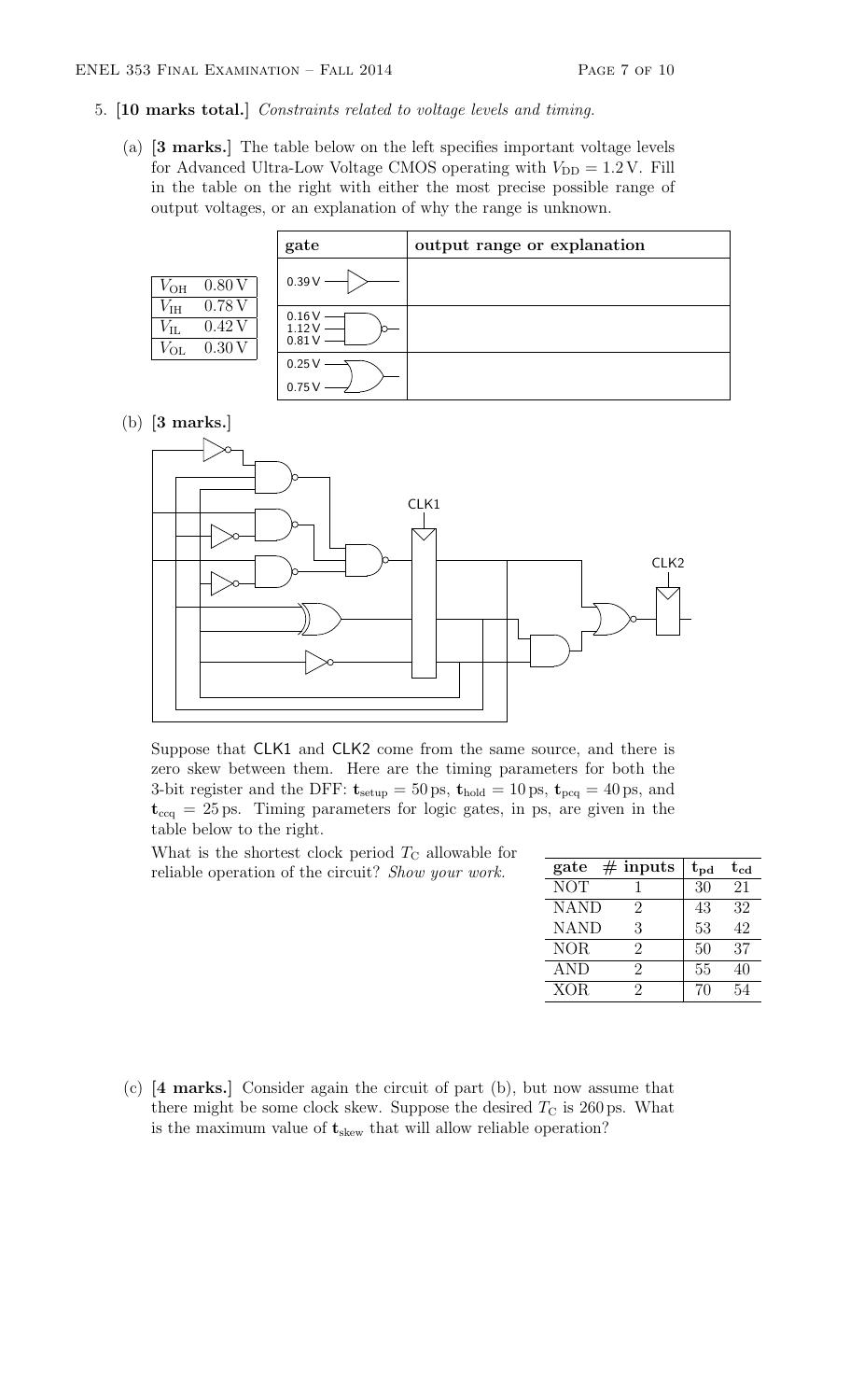6. [11 marks total.] FSM implementation in a "programmable FSM" circuit.

An engineer has designed a Moore-type FSM.  $Q_{2:0}$  is the name for the state and B is the name for the one-bit input. Next-state and output equations are:

$$
Q'_2 = Q_2 \overline{Q_1} \overline{Q_0} + Q_2 \overline{Q_1} B + Q_1 Q_0 \overline{B}
$$
  
\n
$$
Q'_1 = Q_1 \overline{Q_0} + \overline{Q_1} Q_0 B
$$
  
\n
$$
Q'_0 = Q_1 \overline{Q_0} \overline{B} + \overline{Q_1} \overline{Q_0} B + Q_1 Q_0 B
$$
  
\n
$$
Y = Q_2 Q_1 \overline{Q_0}
$$

The FSM will be implemented using a ROM array and a few other components that should be familiar to you. The circuit is shown at the bottom of the page.

(a)  $[3 \text{ marks.}]$  A decision has been made to use I/O pin 0 for B and I/O pin 1 for  $Y$ . Fill in the table to specify and explain the correct values for the tristate enable signals E1 and E0 and the mux select signal S.

|    | $\vert$ signal $\vert$ 0 or 1? $\vert$ reason |  |
|----|-----------------------------------------------|--|
| F. |                                               |  |
|    |                                               |  |
|    |                                               |  |

(b) [8 marks.] Use dot notation on the given ROM array to show how to implement the next-state and output logic for the FSM. Use the space above and beside the schematic to show any work you need to do to decide where to place dots.

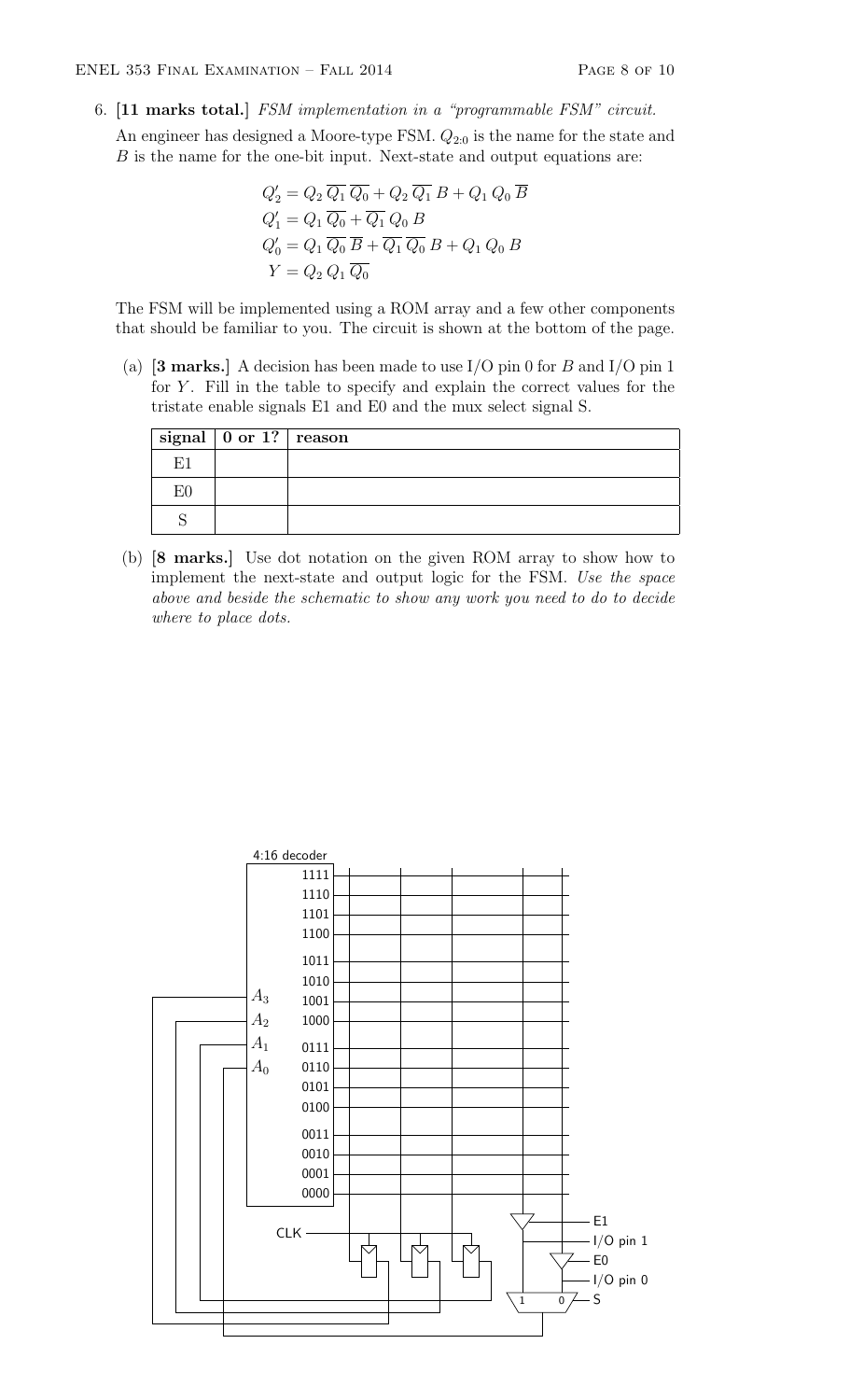7. [10 marks.] An FSM-like system that updates twice per clock cycle.

Consider the device labeled Foo below, and the associated timing diagram. The two-bit signal  $Y_{1:0}$  repeats the bit pattern 00, 10, 11, 00, 10, 11, ..., indefinitely.



Implementing Foo as a Moore-type FSM would be easy if updates to  $Y_{1:0}$  happened only on rising edges of CLK, but here they happen on both rising and falling edges of CLK.

Draw a schematic for an implementation of Foo using elements selected from this list: SR latches, D latches, DFFs, inverters, any kind of two-input logic gate, 2:1 multiplexers.

Hints: (1) On page 6 there is a circuit that could be used to do state updates every half-cycle of CLK. (2) Starting with a Moore-type state transition diagram is a reasonable approach.

Important: Do not start by trying to draw a schematic—show your preliminary work first.